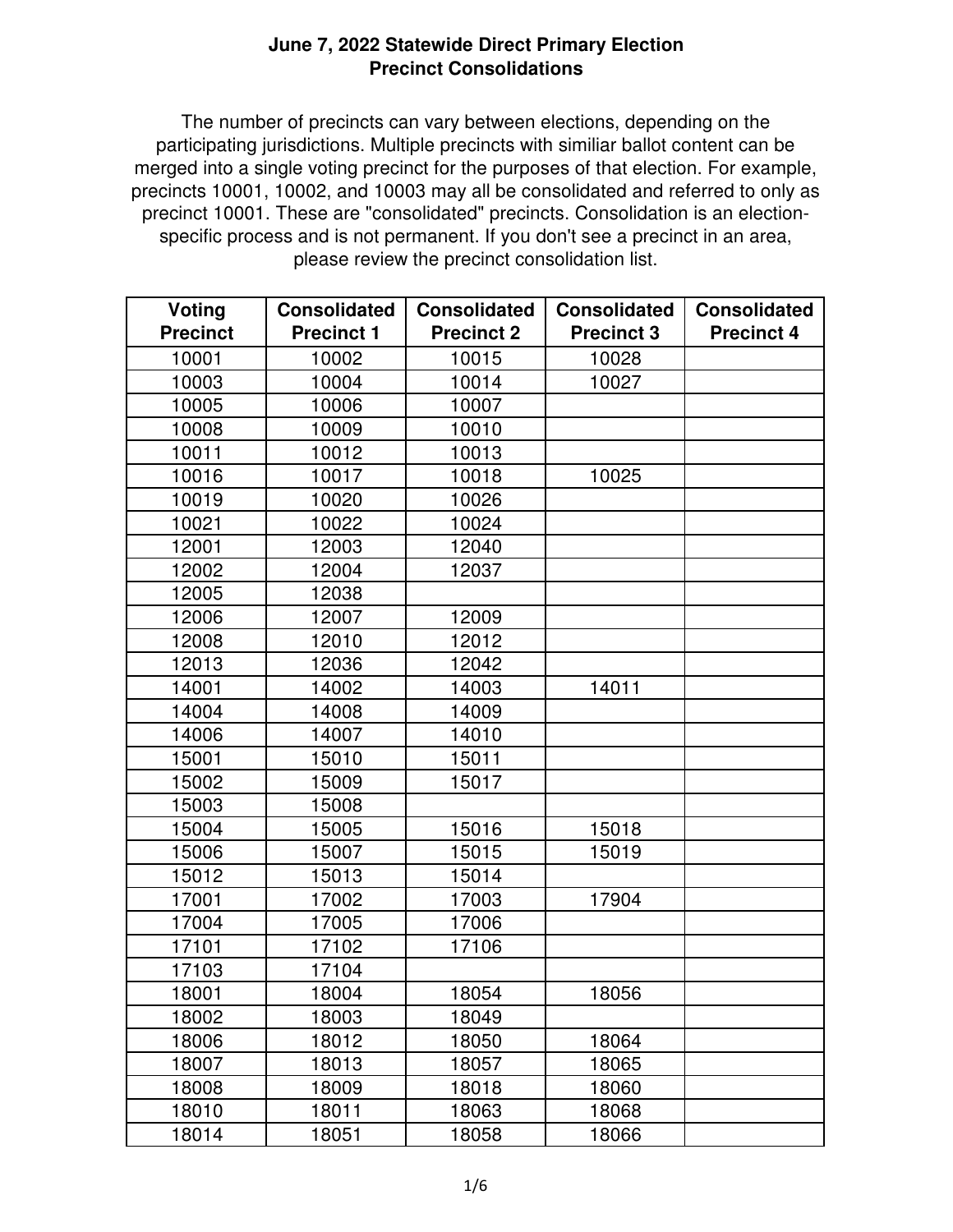| Voting<br><b>Precinct</b> | <b>Consolidated</b><br><b>Precinct 1</b> | <b>Consolidated</b><br><b>Precinct 2</b> | <b>Consolidated</b><br><b>Precinct 3</b> | <b>Consolidated</b><br><b>Precinct 4</b> |
|---------------------------|------------------------------------------|------------------------------------------|------------------------------------------|------------------------------------------|
| 18015                     | 18016                                    | 18059                                    |                                          |                                          |
| 18019                     | 18048                                    |                                          |                                          |                                          |
| 18020                     | 18038                                    | 18047                                    | 18055                                    |                                          |
| 18021                     | 18052                                    | 18061                                    |                                          |                                          |
| 18023                     | 18024                                    | 18062                                    | 18067                                    |                                          |
| 18033                     | 18036                                    | 18037                                    |                                          |                                          |
| 18034                     | 18035                                    | 18053                                    |                                          |                                          |
| 21001                     | 21004                                    | 21006                                    | 21034                                    |                                          |
| 21002                     | 21003                                    | 21023                                    | 21035                                    |                                          |
| 21007                     | 21008                                    | 21033                                    |                                          |                                          |
| 21010                     | 21011                                    |                                          |                                          |                                          |
| 21012                     | 21013                                    | 21014                                    |                                          |                                          |
| 22001                     | 22002                                    | 22003                                    | 22029                                    |                                          |
| 22004                     | 22005                                    | 22006                                    | 22013                                    |                                          |
| 22007                     | 22014                                    | 22026                                    | 22028                                    |                                          |
| 22008                     | 22015                                    | 22016                                    | 22022                                    |                                          |
| 22011                     | 22012                                    | 22030                                    |                                          |                                          |
| 22017                     | 22018                                    | 22025                                    | 22027                                    |                                          |
| 22021                     | 22023                                    | 22024                                    |                                          |                                          |
| 26001                     | 26030                                    | 26031                                    | 26082                                    |                                          |
| 26002                     | 26028                                    | 26090                                    |                                          |                                          |
| 26003                     | 26004                                    | 26005                                    | 26088                                    |                                          |
| 26006                     | 26007                                    | 26008                                    |                                          |                                          |
| 26009                     | 26085                                    | 26092                                    |                                          |                                          |
| 26010                     | 26011                                    | 26012                                    | 26013                                    |                                          |
| 26014                     | 26015                                    |                                          |                                          |                                          |
| 26016                     | 26017                                    | 26019                                    |                                          |                                          |
| 26018                     | 26020                                    | 26089                                    |                                          |                                          |
| 26021                     | 26022                                    | 26083                                    |                                          |                                          |
| 26023                     | 26024                                    | 26086                                    |                                          |                                          |
| 26025                     | 26026                                    | 26043                                    | 26048                                    |                                          |
| 26027                     | 26034                                    | 26072                                    |                                          |                                          |
| 26029                     | 26032                                    | 26033                                    |                                          |                                          |
| 26036                     | 26037                                    | 26073                                    | 26084                                    |                                          |
| 26038                     | 26039                                    | 26071                                    | 26087                                    |                                          |
| 26044                     | 26046                                    | 26070                                    | 26081                                    |                                          |
| 26047                     | 26049                                    | 26050                                    | 26069                                    |                                          |
| 26051                     | 26052                                    | 26068                                    | 26091                                    |                                          |
| 26053                     | 26054                                    | 26060                                    |                                          |                                          |
| 26055                     | 26056                                    | 26057                                    | 26059                                    |                                          |
| 26058                     | 26061                                    | 26062                                    | 26080                                    |                                          |
| 26063                     | 26066                                    | 26067                                    | 26076                                    |                                          |
| 26075                     | 26077                                    | 26078                                    | 26079                                    |                                          |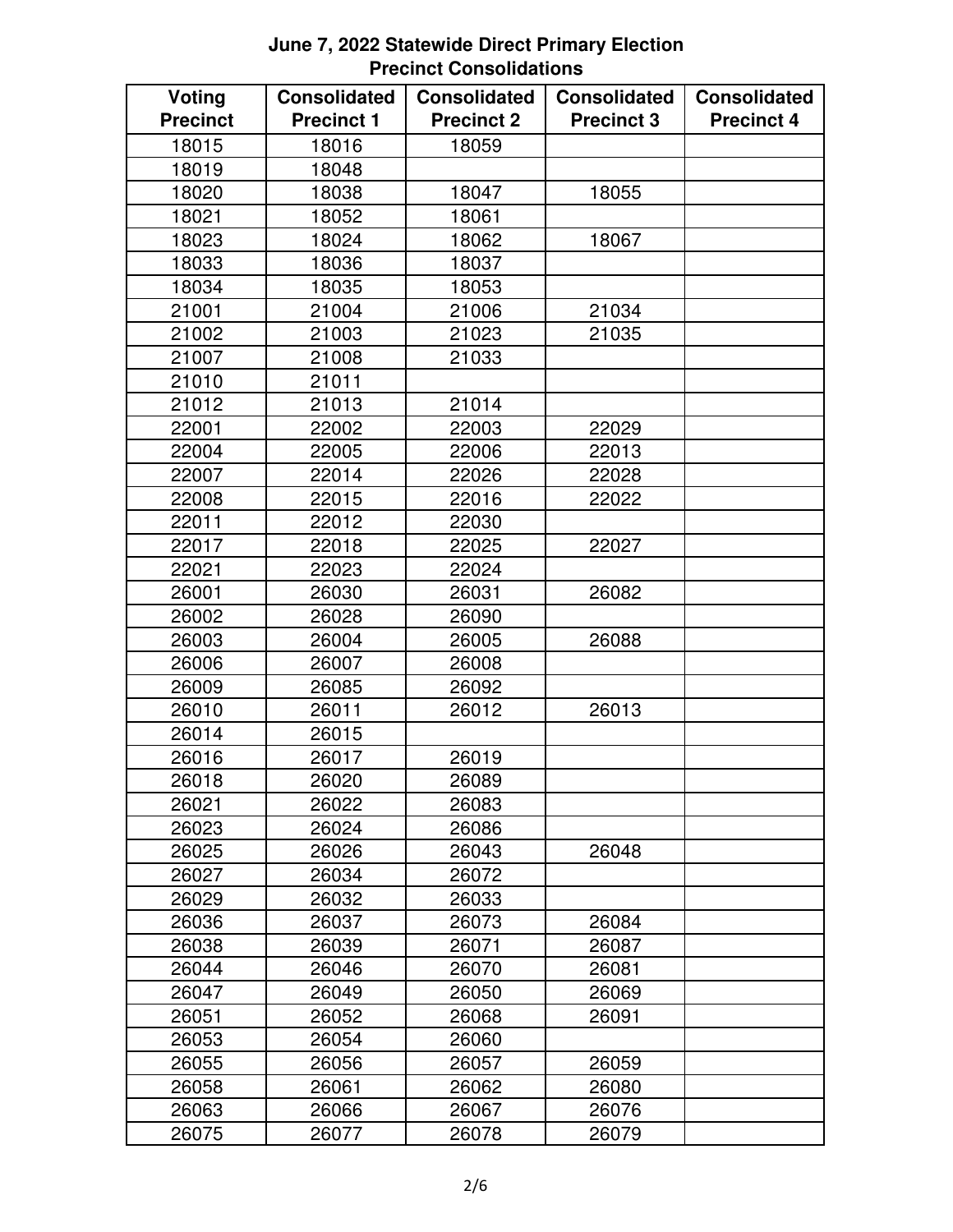| Voting          | <b>Consolidated</b> | <b>Consolidated</b> | <b>Consolidated</b> | <b>Consolidated</b> |
|-----------------|---------------------|---------------------|---------------------|---------------------|
| <b>Precinct</b> | <b>Precinct 1</b>   | <b>Precinct 2</b>   | <b>Precinct 3</b>   | <b>Precinct 4</b>   |
| 30001           | 30002               | 30003               | 30013               |                     |
| 30004           | 30005               | 30009               | 30011               |                     |
| 30006           | 30007               | 30008               |                     |                     |
| 30010           | 30012               |                     |                     |                     |
| 31015           | 31016               | 31017               | 31022               |                     |
| 31018           | 31031               | 31032               |                     |                     |
| 31035           | 31036               | 31037               |                     |                     |
| 33001           | 33002               | 33021               | 33024               |                     |
| 33003           | 33023               |                     |                     |                     |
| 33004           | 33005               | 33025               |                     |                     |
| 33006           | 33008               | 33028               | 33029               |                     |
| 33020           | 33022               | 33030               |                     |                     |
| 33026           | 33027               |                     |                     |                     |
| 34001           | 34002               | 34003               | 34017               |                     |
| 34004           | 34005               | 34016               |                     |                     |
| 34006           | 34008               | 34014               |                     |                     |
| 34007           | 34009               | 34011               | 34013               |                     |
| 34010           | 34012               |                     |                     |                     |
| 35001           | 35008               | 35046               |                     |                     |
| 35002           | 35003               | 35045               | 35052               |                     |
| 35004           | 35005               | 35051               |                     |                     |
| 35006           | 35032               | 35033               |                     |                     |
| 35007           | 35009               | 35011               | 35044               |                     |
| 35010           | 35012               | 35013               | 35047               |                     |
| 35014           | 35015               | 35016               | 35017               |                     |
| 35018           | 35020               |                     |                     |                     |
| 35019           | 35021               |                     |                     |                     |
| 35022           | 35023               | 35024               | 35026               |                     |
| 35025           | 35027               | 35028               | 35050               |                     |
| 35029           | 35030               | 35031               | 35049               |                     |
| 36001           | 36026               | 36032               | 36034               |                     |
| 36002           | 36003               | 36005               | 36030               | 36033               |
| 36004           | 36018               | 36024               | 36040               |                     |
| 36006           | 36007               | 36008               | 36044               |                     |
| 36009           | 36012               | 36029               | 36037               | 36039               |
| 36010           | 36011               | 36013               | 36041               |                     |
| 36014           | 36015               | 36016               | 36017               |                     |
| 36019           | 36020               | 36023               | 36042               |                     |
| 36021           | 36022               | 36025               | 36027               |                     |
| 36035           | 36043               |                     |                     |                     |
| 37001           | 37004               | 37007               | 37010               |                     |
| 37002           | 37003               | 37006               | 37009               |                     |
| 37005           | 37301               | 37904               | 37913               |                     |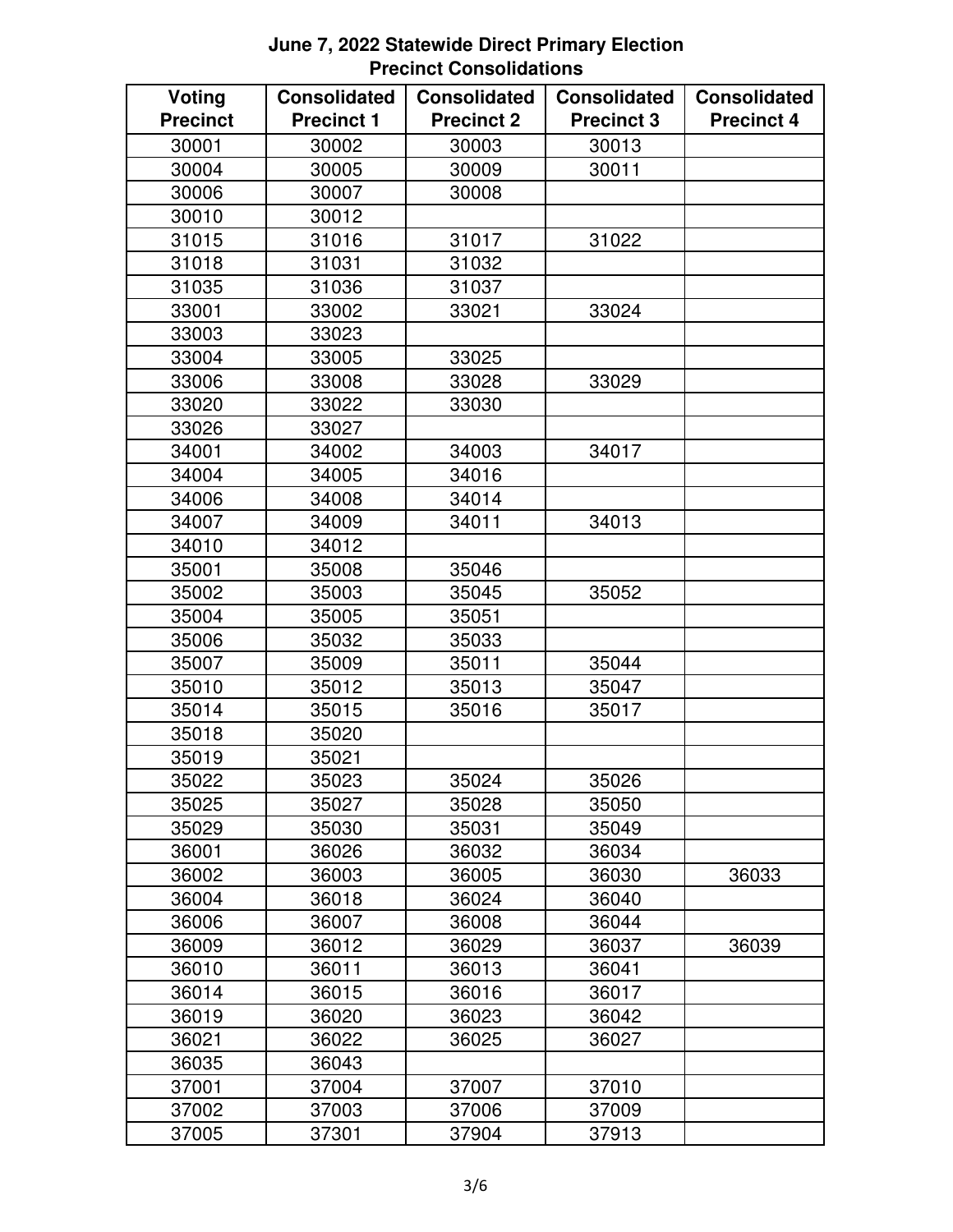| <b>Voting</b>   | <b>Consolidated</b> | <b>Consolidated</b> | <b>Consolidated</b> | <b>Consolidated</b> |
|-----------------|---------------------|---------------------|---------------------|---------------------|
| <b>Precinct</b> | <b>Precinct 1</b>   | <b>Precinct 2</b>   | <b>Precinct 3</b>   | <b>Precinct 4</b>   |
| 37008           | 37030               | 37032               | 37033               |                     |
| 37101           | 37102               | 37104               | 37112               |                     |
| 37103           | 37116               | 37208               | 37209               |                     |
| 37110           | 37111               | 37113               | 37115               |                     |
| 37114           | 37201               | 37203               | 37210               |                     |
| 37204           | 37205               | 37206               | 37207               |                     |
| 37302           | 37303               | 37370               | 37377               |                     |
| 37340           | 37420               | 37421               |                     |                     |
| 37341           | 37350               | 37360               | 37361               |                     |
| 37362           | 37363               | 37378               | 37379               |                     |
| 37371           | 37372               | 37375               | 37376               |                     |
| 37401           | 37406               | 37407               |                     |                     |
| 37402           | 37403               | 37404               |                     |                     |
| 37410           | 37411               |                     |                     |                     |
| 37430           | 37431               | 37432               |                     |                     |
| 37500           | 37501               | 37503               |                     |                     |
| 37603           | 37604               |                     |                     |                     |
| 37916           | 37917               |                     |                     |                     |
| 38001           | 38002               | 38013               |                     |                     |
| 38003           | 38007               | 38008               | 38011               |                     |
| 38004           | 38006               | 38012               |                     |                     |
| 39001           | 39002               | 39003               |                     |                     |
| 39005           | 39006               |                     |                     |                     |
| 40001           | 40002               | 40015               |                     |                     |
| 40003           | 40004               | 40005               |                     |                     |
| 40006           | 40013               | 40014               | 40018               |                     |
| 40007           | 40008               | 40009               | 40017               |                     |
| 40010           | 40011               | 40016               |                     |                     |
| 44001           | 44034               | 44038               |                     |                     |
| 44003           | 44004               | 44005               | 44039               |                     |
| 44008           | 44009               |                     |                     |                     |
| 44010           | 44011               | 44012               | 44013               |                     |
| 44014           | 44015               | 44033               |                     |                     |
| 44032           | 44044               |                     |                     |                     |
| 46001           | 46003               | 46052               | 46089               |                     |
| 46002           | 46054               | 46055               | 46116               |                     |
| 46004           | 46053               | 46071               |                     |                     |
| 46005           | 46112               | 46120               |                     |                     |
| 46006           | 46064               | 46126               | 46127               |                     |
| 46007           | 46090               | 46095               |                     |                     |
| 46009           | 46019               | 46092               | 46101               |                     |
| 46011           | 46021               | 46105               |                     |                     |
| 46012           | 46039               | 46123               |                     |                     |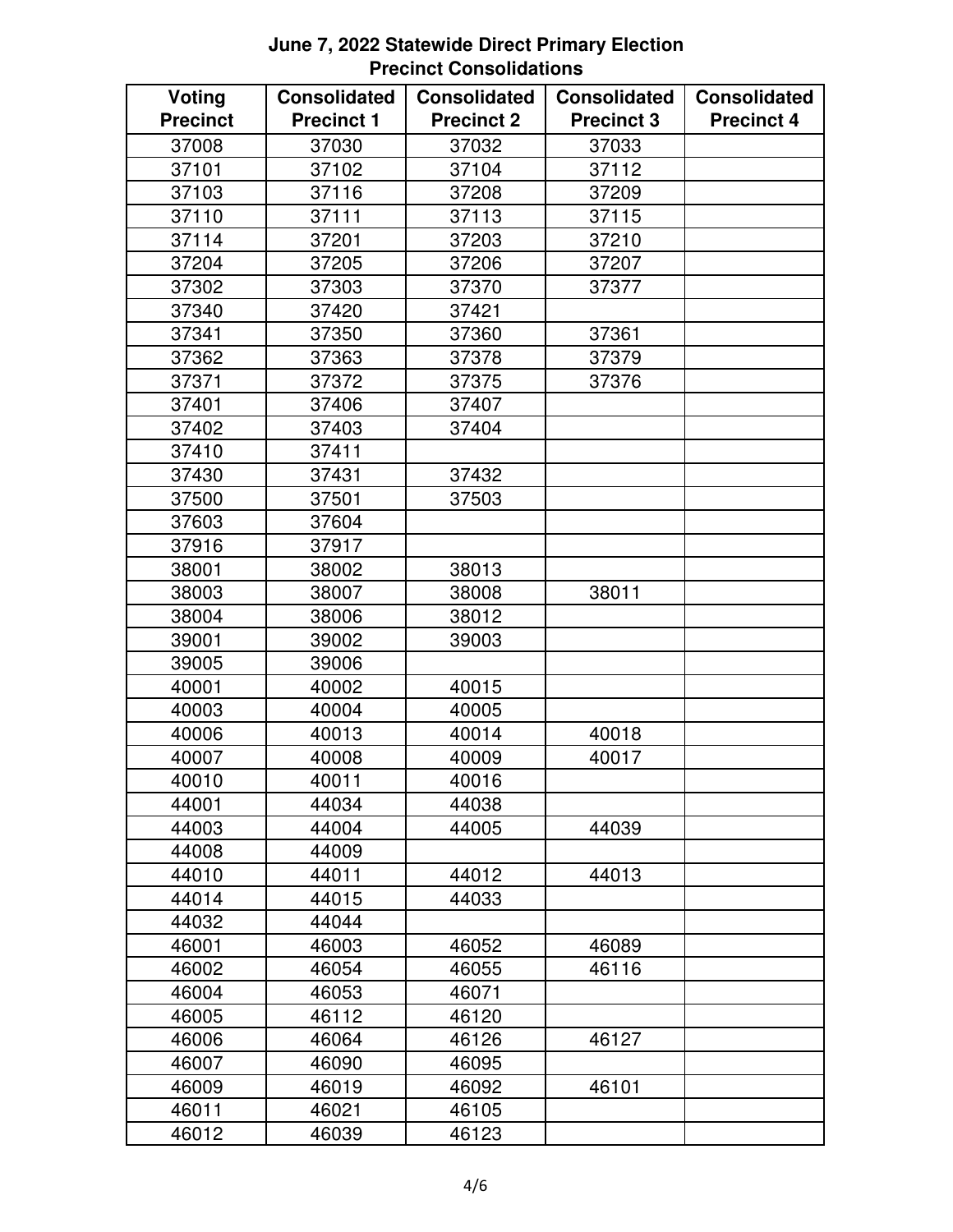| <b>Voting</b>   | <b>Consolidated</b> | <b>Consolidated</b> | <b>Consolidated</b> | <b>Consolidated</b> |
|-----------------|---------------------|---------------------|---------------------|---------------------|
| <b>Precinct</b> | <b>Precinct 1</b>   | <b>Precinct 2</b>   | <b>Precinct 3</b>   | <b>Precinct 4</b>   |
| 46013           | 46014               |                     |                     |                     |
| 46015           | 46037               | 46118               |                     |                     |
| 46016           | 46032               | 46117               | 46119               |                     |
| 46017           | 46018               | 46098               | 46107               |                     |
| 46020           | 46091               | 46106               |                     |                     |
| 46022           | 46102               | 46108               |                     |                     |
| 46023           | 46025               | 46096               | 46121               |                     |
| 46024           | 46026               | 46027               | 46113               |                     |
| 46028           | 46109               | 46114               | 46122               |                     |
| 46029           | 46030               | 46031               | 46093               |                     |
| 46033           | 46034               | 46110               | 46111               |                     |
| 46035           | 46036               | 46063               | 46125               |                     |
| 46038           | 46070               | 46097               |                     |                     |
| 46048           | 46094               | 46103               | 46104               |                     |
| 46050           | 46051               | 46056               | 46058               |                     |
| 46057           | 46059               |                     |                     |                     |
| 46062           | 46099               | 46124               |                     |                     |
| 46400           | 46403               | 46404               |                     |                     |
| 46401           | 46402               | 46406               |                     |                     |
| 46405           | 46407               | 46409               | 46410               |                     |
| 47001           | 47002               |                     |                     |                     |
| 47050           | 47056               | 47057               |                     |                     |
| 47051           | 47052               | 47053               |                     |                     |
| 47501           | 47502               | 47510               | 47511               |                     |
| 47503           | 47504               | 47512               | 47513               |                     |
| 47505           | 47506               | 47508               | 47514               |                     |
| 47509           | 47515               | 47516               |                     |                     |
| 50001           | 50002               |                     |                     |                     |
| 50003           | 50004               | 50005               |                     |                     |
| 52014           | 52017               | 52018               |                     |                     |
| 52019           | 52020               | 52041               |                     |                     |
| 52021           | 52023               | 52039               | 52040               |                     |
| 52022           | 52025               | 52026               | 52030               |                     |
| 52024           | 52031               | 52043               | 52044               |                     |
| 52028           | 52032               | 52035               |                     |                     |
| 52045           | 52046               |                     |                     |                     |
| 56001           | 56002               | 56072               |                     |                     |
| 56003           | 56004               | 56053               |                     |                     |
| 56005           | 56006               | 56055               | 56073               |                     |
| 56007           | 56008               | 56064               | 56074               |                     |
| 56009           | 56020               | 56021               | 56065               |                     |
| 56010           | 56011               | 56057               | 56070               |                     |
| 56012           | 56017               | 56018               |                     |                     |